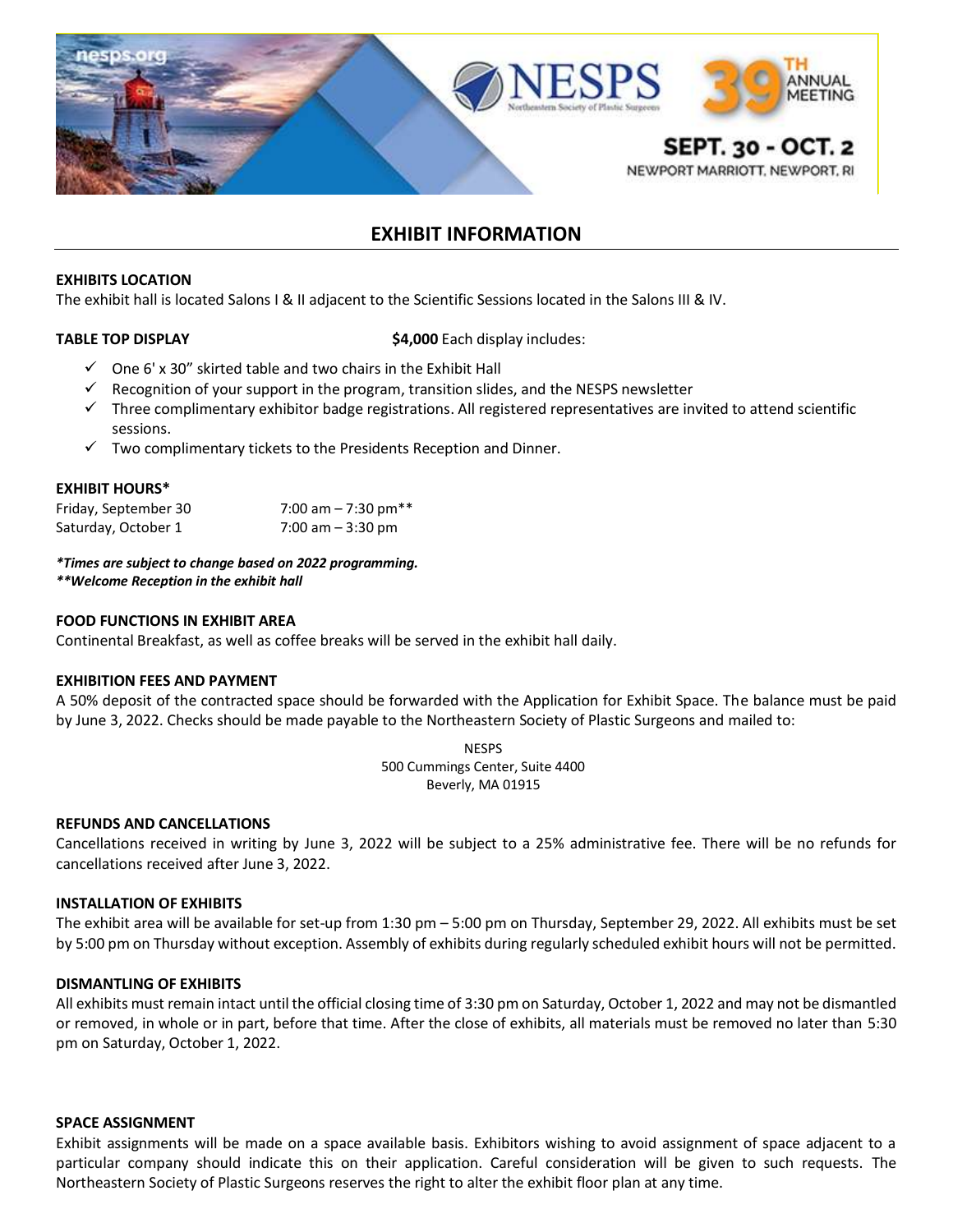

# **SERVICE KIT**

The Service Kit will be available online approximately 3 months before the meeting. You will be notified when it is available. It will include:

- Shipping instructions
- Electrical Order Form
- Updated Exhibitor Information
- Any other needs you may have to prepare for the meeting

# **HOTEL ACCOMMODATIONS**

Rooms are reserved at the Newport Marriott Hotel in Newport, RI. The online reservation link will be available in the online service kit in late June.

# **EXHIBIT PERSONNEL**

All exhibit personnel must be registered. Each person will be issued an exhibitor badge and must be employed by the Exhibitor or have a direct business affiliation. Each company is allotted three (3) badges per exhibit space purchased. Additional badges are available for \$100 per badge. An exhibitors badge does allow the exhibitor access to the scientific sessions.

# **INFRINGEMENT**

Interviews, demonstrations and the distribution of literature or samples must be made within the area assigned to the exhibitor. Canvassing or distribution of advertising matter outside the exhibitor's own space will not be permitted.

# **CONDUCTING EXHIBITS**

Drawings, raffles, and quiz-type contests will not be permitted. Electrical or other mechanical apparatus must be muffled so noise does not interfere with other exhibitors. Character of the exhibits is subject to approval of the Society. The right is reserved to refuse applications of concern not meeting standards required or expected, as well as the right to curtail exhibits or parts of exhibits that reflect against the character of the meeting. This applies to displays, literature, advertising, novelties, souvenirs, conduct of persons, etc.

# **SOCIAL PROGRAM**

All exhibitors are welcome to attend the Friday evening Welcome Reception in the Exhibit Hall.

# **SPECIAL NEEDS**

If you require special accomodations in order to fully participate in the meeting, please contact the Northeastern Society of Plastic Surgeons administrative office.

# **FIRE PROTECTION**

All materials used in the exhibit area must be flameproof and fire-resistant in order to conform to the local fire ordinances and in accordance with regulations established by the local fire department. Crepe paper or corrugated paper, flameproof or otherwise, will not be permitted. Excelsior or other paper is not to be used in crating merchandise. Display racks, signs, spotlights and special equipment must be approved before use, and all displays are subject to inspection by the Fire Prevention Bureau. Any exhibits or parts thereof found not to be fire-proof may be dismantled. All aisles and exhibits must be kept clear at all times, and fire stations and fire extinguisher equipment are not to be covered or obstructed.

# **SECURITY**

Security will be furnished by Management when the exhibits are closed. The safekeeping of the exhibitor's property shall remain the responsibility of the exhibitor. It is suggested that companies secure valuable equipment when exhibit hall is closed